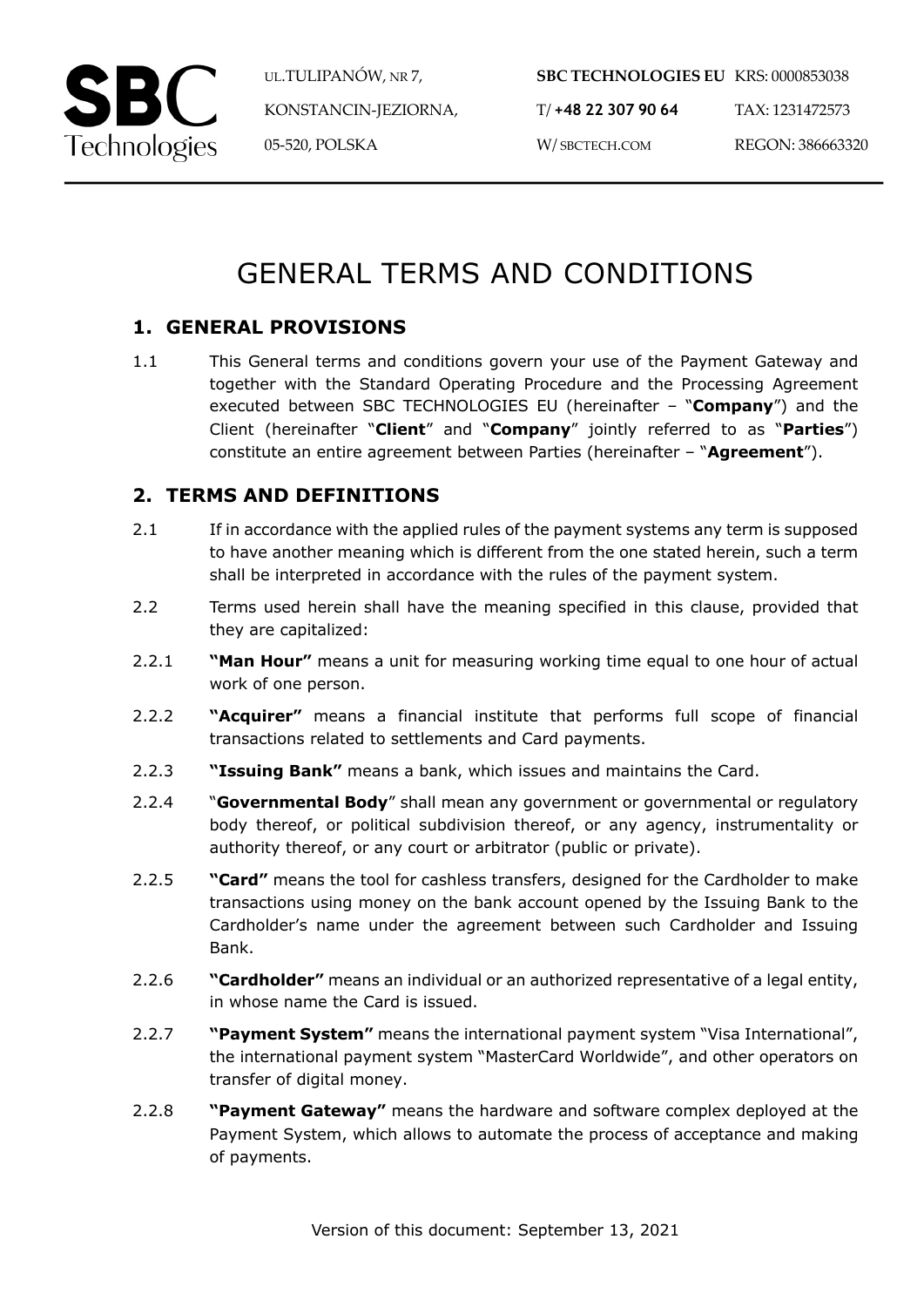- 2.2.9 **"Standard operating procedure"** means the procedure of communication between the Client and the Company is published at the Company website<sup>1</sup>.
- 2.2.10 **PAP ("Payneteasy Analytical Platform**") means the payment business management system and analytical platform of the Payment Gateway. Account in such system is provided to the Client after the execution of this Agreement.
- 2.2.11 **"Transaction"** means a payment transaction of settlement for products, works, and (or) services purchased (being purchased), executed with the use of the Card; or a financial transaction of transfer of funds with using Matercard Moneysend and Visa direct technologies.
- 2.2.12 **"Mobile Terminal"** means an aggregate of a mobile device and a mobile POSterminal connected to it, designed to read the Card data and used in order to process payment transactions and/or for information exchange with the Payment Gateway via the Payment Gateway.
- 2.2.13 **"The cardholder data environment (CDE)"** mean comprised of people, processes and technologies that store, process, or transmit Cardholder data or sensitive authentication data.
- 2.2.14 **"PCI DSS"** (Payment Card Industry Data Security Standard) means the rules for secure storage, processing and transfer of data accepted in the payment cards industry and supported with the participation of Payment Systems.
- 2.2.15 **"Processing Service"** mean data processing and information exchange between Client, Acquirer and Cardholders via the Payment Gateway for purpose of making agreed Transactions.
- 2.2.16 "**E-Commerce payment transaction**" shall mean any payment Transaction issued to Payment Gateway from Internet website or Mobile Internet website.
- 2.2.17 "**Mobile payment transaction**" shall mean any payment Transaction issued to Payment Gateway from Mobile terminal.
- 2.2.18 "**MOTO payment transaction**" shall mean any payment transaction issued to Payment Gateway from a virtual terminal or e-terminal.
- 2.2.19 "**Deposit to card transfer transaction (D2C)**" shall mean any Transaction issued to Payment Gateway from Internet website or Mobile Internet website aimed at transfer of monetary funds from the bank account of the Client to the Card in favour of the Cardholder.
- 2.2.20 **"Processing Service"** shall mean providing a safe software and technical infrastructure complying with the PCI DSS, for the purpose of secure exchange of data between settlements and data storage participants.
- 2.2.21 Terms "**Support System**", "**Account**", "**Error**" used herein, shall have the meaning provided by the Standard Operating Procedure.
- 2.2.22 "**Personal Data Processing Agreement**" shall refer to Appendix #1 attached to these General Terms and Conditions which constitutes an integral part of thereof.

<sup>&</sup>lt;sup>1</sup> https://sbctech.com/static/pdf/sop.pdf?v=1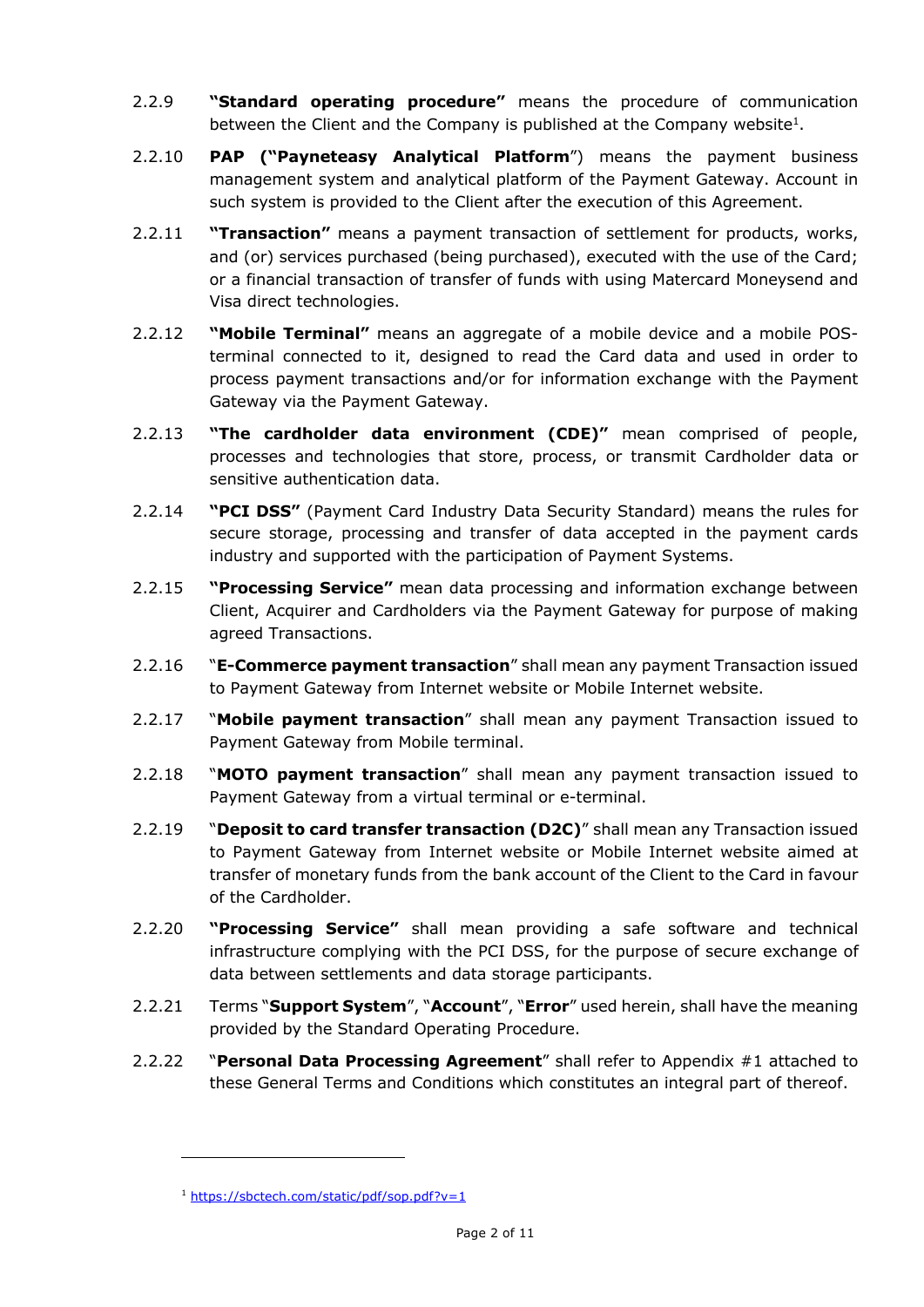# **3. AVAILABILITY OF PAYMENT GATEWAY**

- 3.1 The Company shall ensure accessibility of servers and databases of the Payment Gateway of no less than 99.0% of time per month (no more than 7.299 hours of downtime per month). Payment Gateway is deemed accessible if the servers it functions on work without Critical Errors as described in Standard operating procedure.
- 3.2 Payment Gateway is provided on the terms of Internet access to the servers, where the software and the database management systems are hosted via interfaces provided in the Payment Gateway.
- 3.3 To ensure the adequate level of quality and security Parties agreed to introduce the schedule of preventive maintenance works, during which time the Payment Gateway will be inaccessible. Procedure for preventive maintenance works is set forth in the Standard operating procedure. During the preventive maintenance works the Payment Gateway is deemed accessible despite the interruption.
- 3.4 Measuring the availability of the servers' connection with the Internet is carried out by an external monitoring service in accordance with Standard operating procedure.

# **4. NEW INVENTIONS**

## 4.1 OWNERSHIP OF NEW INVENTIONS

4.1.1 The Client shall acquire no rights to new enhancements, translations, re-writings, revisions, updates, modifications, or improvements made by Company/Client in connection with the Payment Gateway (hereinafter — "the New Inventions") which shall be considered as an integral part of the Payment Gateway, including but not limited to Acquirer integration software, from the moment of their creation unless parties agree to treat it differently and sign their intentions in the separate Agreement or Addendum to this contract.

#### 4.2 IMPLEMENTATION

4.2.1 Company shall be entitled to implement, at any time, any New Invention at its own discretion without Client's consent, providing it does not influence the way the Client uses the system.

# **5. LICENSE**

5.1 Subject to the terms and conditions of this Agreement and the proper disbursement of Company's consideration, which is deemed to be provided during the Period of the Agreement, Company grants to Client a non-exclusive, non-transferable, limited-in-time right to access the Payment Gateway in accordance with Client purpose (the "License"). Except for the License granted herein, no rights to the Payment Gateway are assigned to the Client under the Agreement.

# **6. CONFIDENTIAL INFORMATION**

6.1 "**Confidential Information**" shall mean any information disclosed by either party (the "Disclosing Party") to the other party or anyone acting in its behalf (the "Receiving Party") or by its Affiliates, in any manner: directly or indirectly, in writing,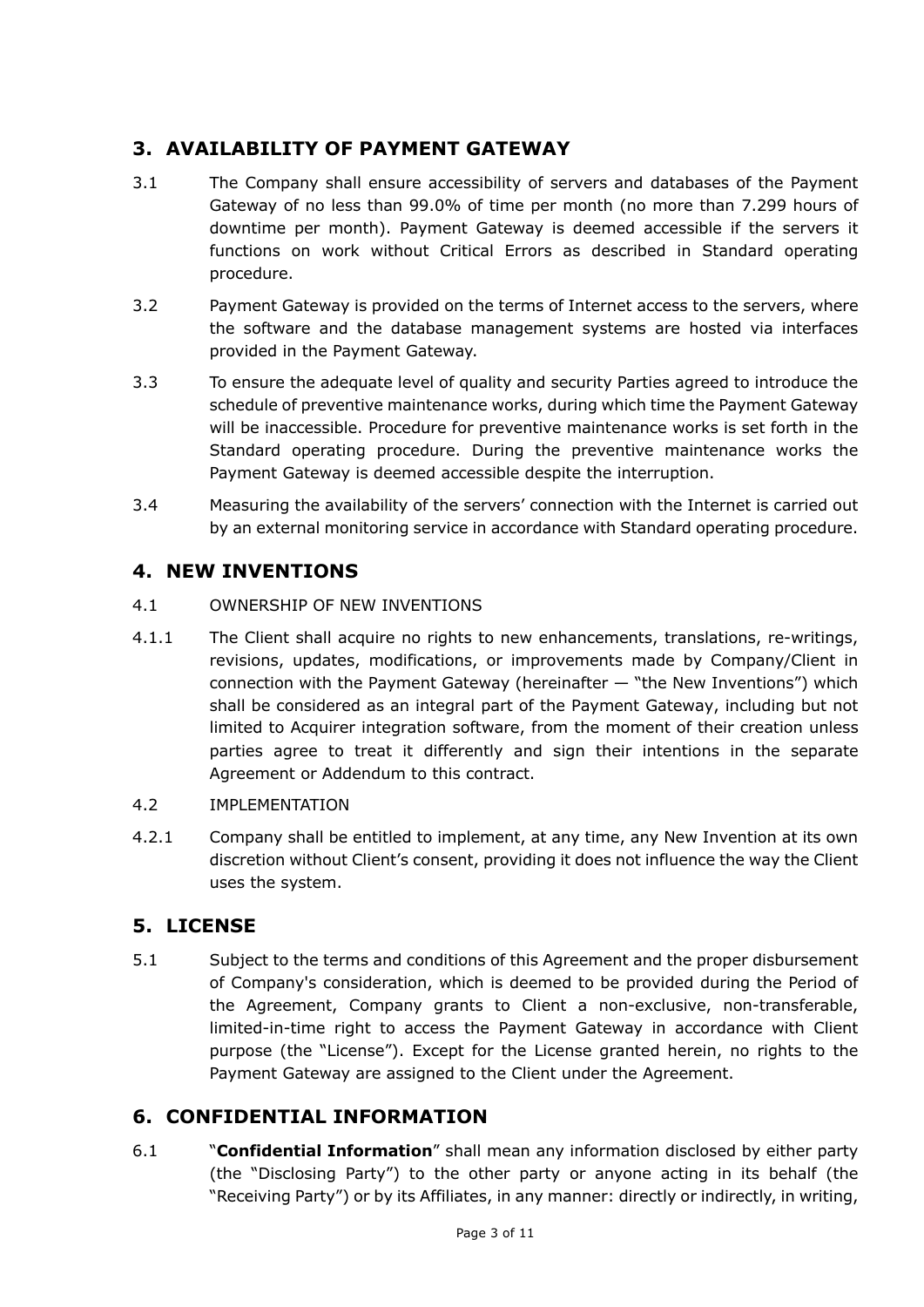orally, in digital form or in any other form or media, including, without limitation, data, technology, Payment Gateway and modifications or upgrades thereof, the Processing Service, know-how, designs, processes, documents, systems, specifications, plans, Personal Data, ESK issued by the Client, information concerning research and development work, prices, costs, proposed transaction terms and other commercial information and/or trade and business secrets including information which relates to current, planned or proposed products, marketing, sales and business plans or status, forecasts, projections and analyses, financial information, third party confidential information and customer information, including Clients, Acquirers, PSPs, Transactions and parties to Transactions, vulnerabilities found in the Payment Gateway infrastructure.

- 6.2 EXCEPTIONS TO CONFIDENTIAL INFORMATION
- 6.2.1 For the purposes of this Agreement, Confidential Information will not include any information that has been:
- 6.2.1.1 publicly known and made generally available in the public domain, through no action or inaction of the parties;
- 6.2.1.2 already in the possession of the party receiving the information at the time of disclosure by a Disclosing Party, as demonstrated by documentary evidence;
- 6.2.1.3 obtained by the Receiving Party from a third party without a breach of such third party's obligations of confidentiality, as demonstrated by documentary evidence; or;
- 6.2.1.4 independently developed by the Receiving Party without use of or reference to the Confidential Information, as demonstrated by documentary evidence.
- 6.3 RESTRICTIONS ON USE
- 6.3.1 Receiving Party agrees and undertakes that it will not use the Confidential Information except in accordance with the purpose of this Agreement nor will it disclose any Confidential Information to any third parties without the Disclosing Party's written consent.
- 6.3.2 Receiving Party may disclose the Confidential Information if required by law, so long as it gives the Disclosing Party prompt written notice of such requirement prior to such disclosure (unless such notice is prohibited by law) and assistance in obtaining an order protecting the Confidential Information from public disclosure. If such an order is not obtained, Receiving Party shall disclose only that portion of the Confidential Information which is legally required, and shall ensure confidential treatment of such information.
- 6.3.3 Except for backup of the Confidential Information, Receiving Party shall not make any copies of any Confidential Information without the prior written consent of the Disclosing.
- 6.4 STANDARD OF CARE
- 6.4.1 Receiving Party agrees that it shall hold all Confidential Information in strict confidence and shall safeguard the Confidential Information with the highest reasonable degree of care, while taking all reasonable precautions necessary to protect the secrecy and preserve the confidentiality of the Confidential Information.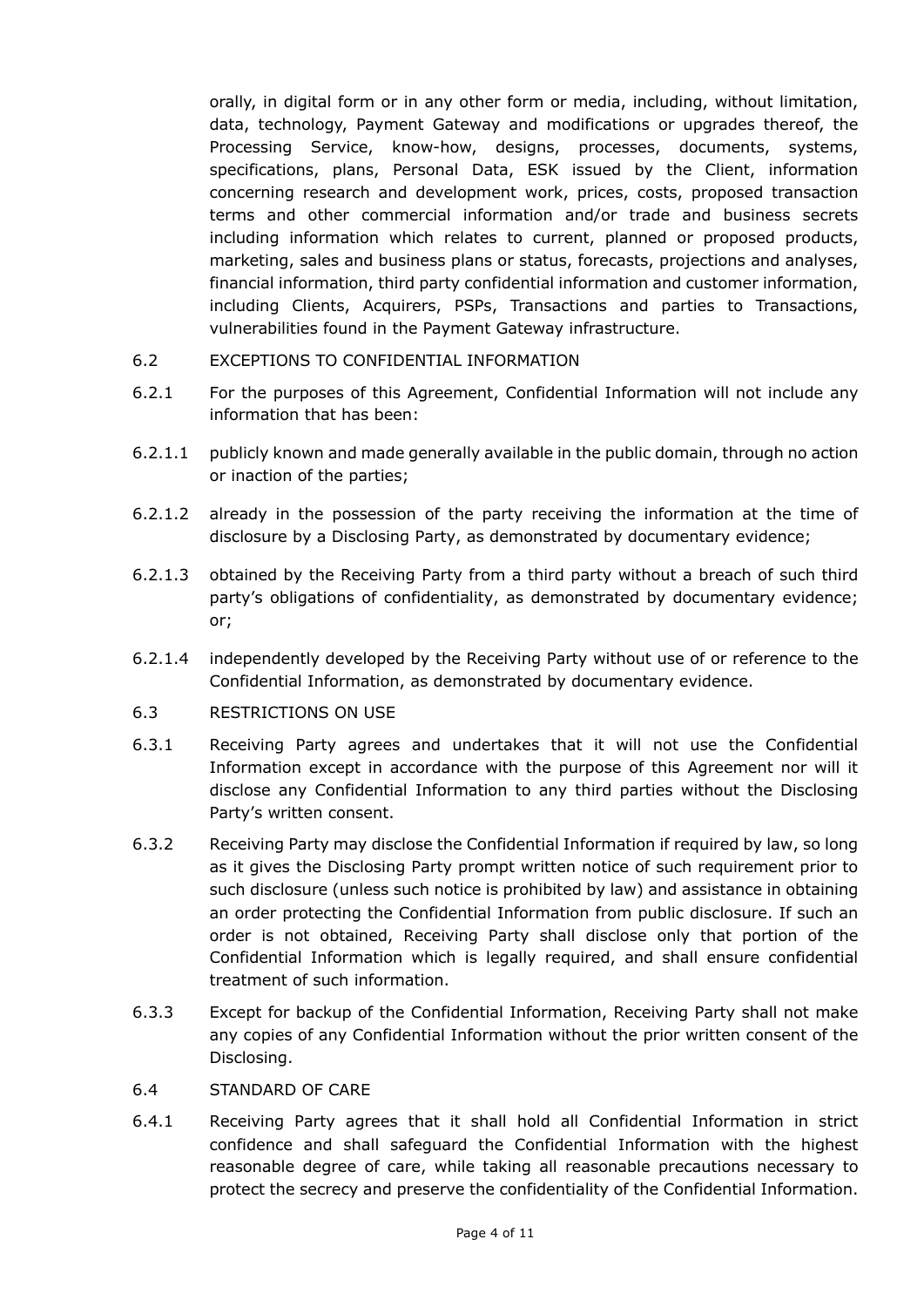6.4.2 Without limiting the foregoing, Receiving Party will take at least those measures that it takes to protect its own confidential information but take not less than reasonable measures and utilize not less than a reasonable standard of care.

#### 6.5 PERMITTED DISCLOSURE

- 6.5.1 Receiving Party agrees not to disclose, even in part, any Confidential Information, except as provided herein. Disclosing Party shall only make the Confidential Information, and even then, specifically the relevant parts thereof, available to its employees, consultants, affiliates, agents and subcontractors, excluding any entity (and any personnel of such entity) that is a competitor of the Disclosing Party, on a "need to know" basis in order to carry out the purpose of the Agreement (such recipients, collectively, the "Authorized Recipients").
- 6.5.2 Prior to any disclosure of the Disclosing Party's Confidential Information to the Authorized Recipients to the extent permitted hereunder, the Receiving Party will ensure that such Authorized Recipients are bound by a non-use and non-disclosure agreement that contains provisions in respect of disclosure and use of Confidential Information that are substantially similar to the applicable provisions of this clause. Furthermore, each party will reproduce the other party's proprietary rights and confidentiality notices on any approved copies of Confidential Information.

#### 6.6 INJUNCTIVE RELIEF

- 6.6.1 The parties acknowledge that unauthorized disclosure or use of Confidential Information may give rise to irreparable injury, which may not be adequately compensated by damages. The Parties agree and acknowledge that money damages may not be a sufficient remedy for any breach or threatened breach of this Agreement by either party and that the other party shall be entitled to seek specific performance or injunctive relief (as appropriate) as a remedy for any breach or threatened breach thereof, in addition to any other remedies available at law or in equity.
- 6.7 RETURN OF MATERIALS
- 6.7.1 Upon the written request of the Disclosing Party, the Receiving Party shall promptly return to the Disclosing Party or destroy all copies of the Confidential Information. Receiving Party shall furnish the Client, together with such returned materials or subsequent to any destruction thereof, a certificate duly executed by an officer of such party, confirming that the provisions of this section have been complied with. Return or destruction of the Confidential Information as required hereunder shall not affect the remaining obligations pursuant to this Agreement.

# **7. FORCE MAJEURE**

7.1 If performance by any Party of any service or obligation under this Agreement is prevented, restricted, delayed or interfered with by reason of, inter alia, strikes, acts of God, fire, floods, lightning, earthquakes, severe weather, utility or communication failures, failures of any relevant bank or network, DDoS attacks, computer associated outages or delay in receiving electronic data, war, civil commotion, or any law, order or regulation, etc. having legal effect, then that Party shall be excused from its performance hereunder to the extent and duration of the prevention, restriction, delay or interference.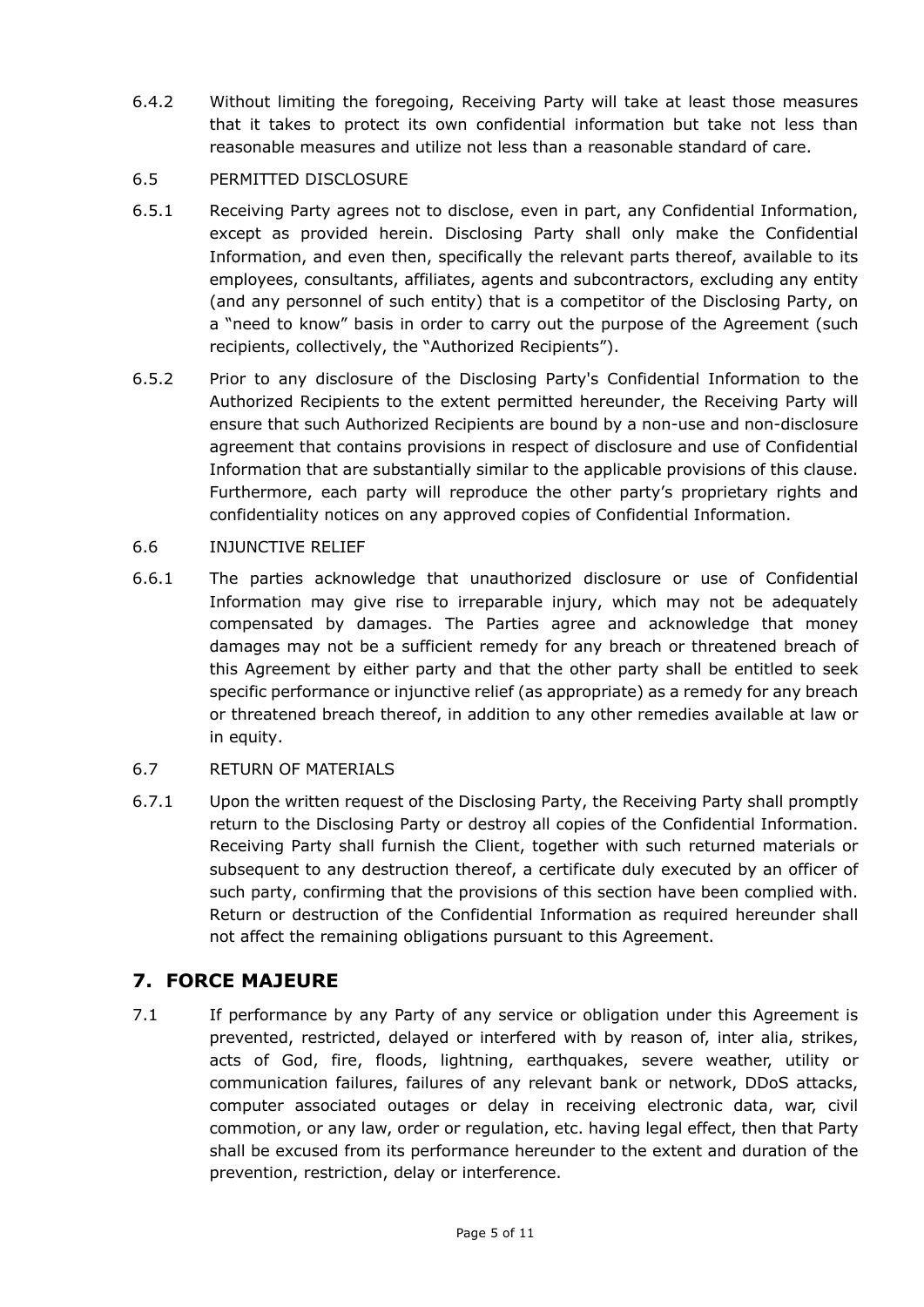## **8. INFRINGEMENTS**

8.1 Each Party shall promptly upon learning of same notify the other Party of the facts and circumstances surrounding any alleged infringement of the rights or misappropriation of the rights or any right of either party known to the other Party hereto.

### **9. MISCELLANEOUS**

- 9.1 ASSIGNMENT
- 9.1.1 Client shall not assign or transfer the Agreement or any part thereof to any other entity without the prior written consent of the Company. The Company will be entitled to assign this Agreement by notifying the Client. Upon assignment to an Affiliate, the references in the Agreement to Company or Client, as applicable, shall also apply to any such assignee unless the context otherwise requires.
- 9.2 NO PARTNERSHIP OR JOINT VENTURE
- 9.2.1 Nothing herein contained shall be construed to place the parties in relationship of partners or joint ventures, and Client shall have no power to obligate or bind Company in any manner whatsoever.
- 9.3 SEVERABILITY
- 9.3.1 If any provision or provisions of the Agreement shall be held to be invalid, illegal or unenforceable, the validity, legality and enforceability of the remaining provisions shall not in any way be affected or impaired thereby.
- 9.4 COMMUNICATION BETWEEN PARTIES
- 9.4.1 Communication between Parties shall be performed in accordance with the order stated in Standard operating procedure.
- 9.5 DISPUTE RESOLUTION
- 9.5.1 All disputes arising out of the present contract or in connection therewith shall be finally settled by the Court of Arbitration at the Polish Chamber of Commerce in Warsaw according to the Rules of that Court.
- 9.6 GOVERNING LAW & JURISDICTION
- 9.6.1 This agreement and any dispute or claim arising out of or in connection with it or its subject matter or formation (including non-contractual disputes or claims) shall be governed exclusively by and construed in accordance with the laws of Poland.
- 9.7 COSTS AND EXPENSES
- 9.7.1 Company and Client shall each bear its own costs and expenses incurred in connection with the negotiation and execution of the Agreement and each other agreement, document and instrument contemplated by the Agreement and the consummation of the transactions contemplated hereby and thereby.
- 9.8 HEADINGS
- 9.8.1 The headings used in the Agreement are for convenience only and do not define, limit or construe the contents thereof.
- 9.9 CONSTRUCTION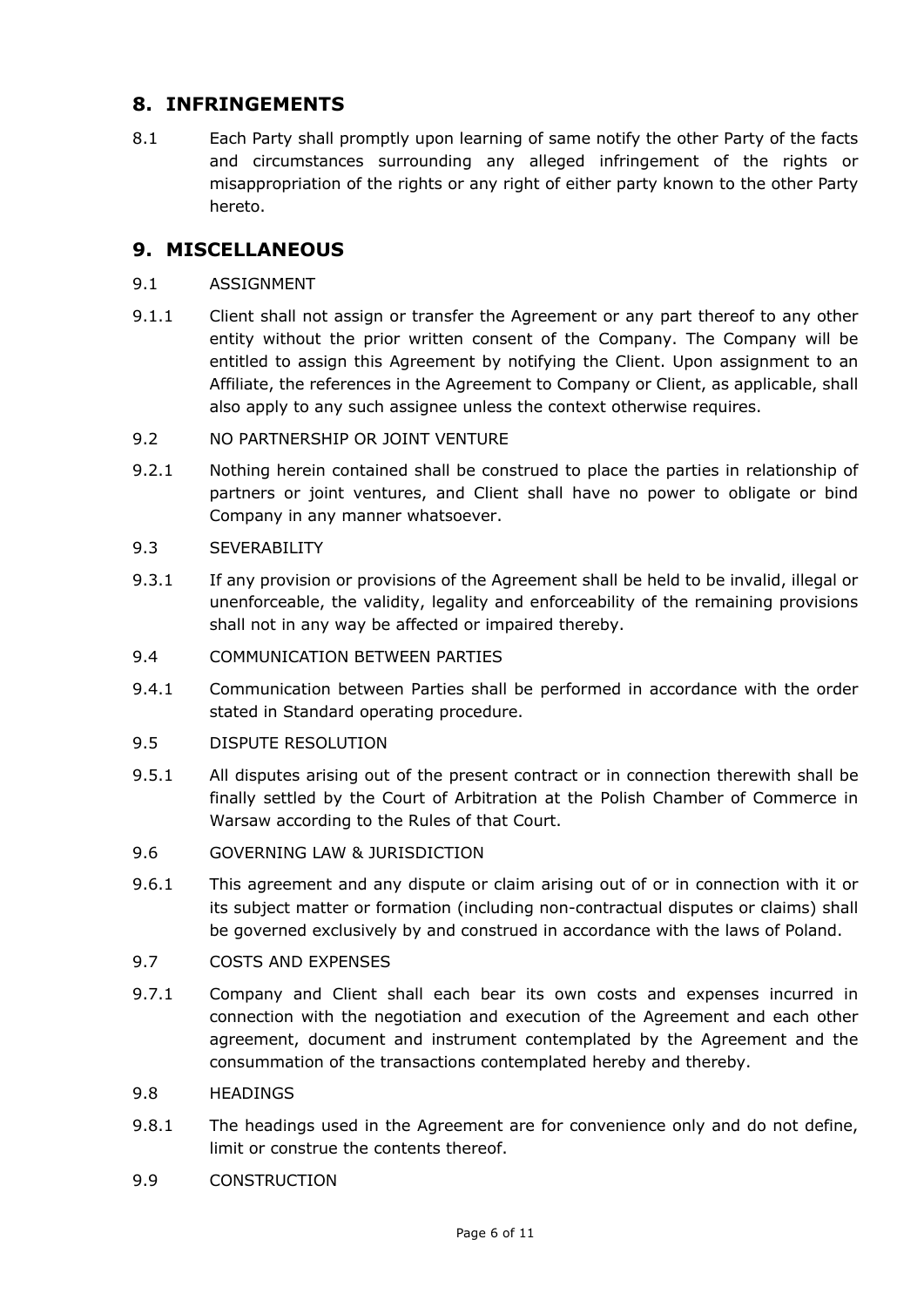9.9.1 Whenever used in the Agreement, the singular shall be construed to include the plural and vice versa, where applicable, and the use of the masculine, feminine or neuter gender shall include the other genders.

#### 9.10 COUNTERPARTS

9.10.1 This Agreement may be executed in counterparts, each of which shall be deemed an original, but all of which together shall constitute one and the same instrument.

#### 9.11 THIRD-PARTY CONTRACTS

9.11.1 The Company may enter any agreements and sign appropriate contracts required to deliver its services, e.g. with banks, third-party PSPs or any other organizations, including the ones that have relations with the Client.

#### 9.12 RESPONSIBILITY

9.12.1 Client shall independently render services to its contract partners, Company bears no responsibility for the activity performed by Client.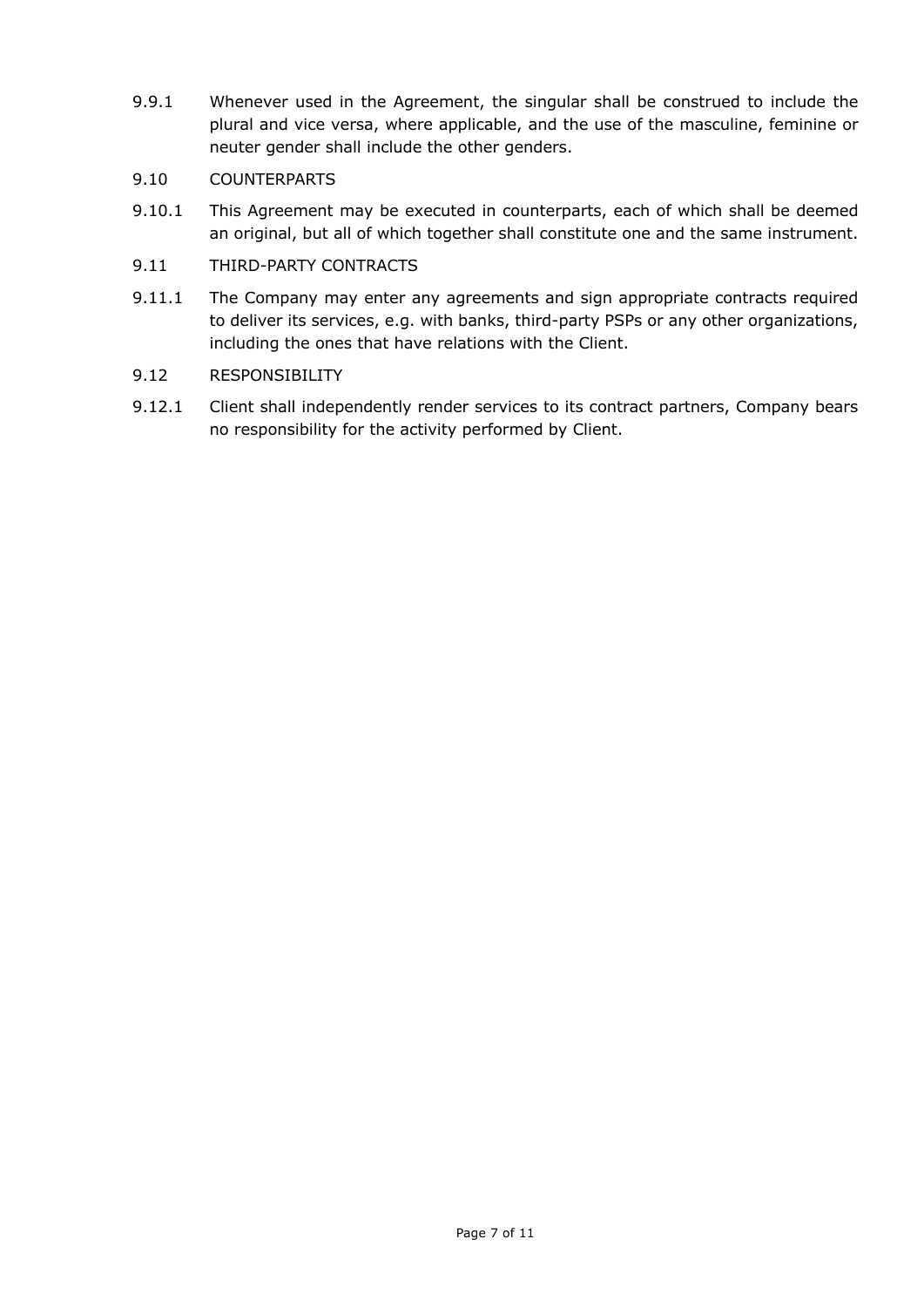# PERSONAL DATA PROCESSING AGREEMENT

# **1. OVERVIEW**

1.1 Parties complies with global data protection regulations and requires all own suppliers to verify their compliance. Whereas that Client has entered into Client Service Agreement to provide services involving the processing of Client personal data. The Company must certify its compliance with GDPR and other data protection regulations.

## **2. TERMS AND DEFINITIONS**

- 2.1 **Personal Data** means any information disclosed by Client to the Company and/or collected by the Company pursuant to this Client Service Agreement relating to an identified or identifiable individual ("Data Subject"), including, without limitation, name, address, e-mail, telephone number, business contact information, date of birth, Social Security Number, credit or debit card number, bank account number, and any other unique identifier or one or more factors specific to the individual's physical, physiological, mental, economic, cultural or social identity;
- 2.2 **Personal Data Processing** means any operation or set of operations which is performed on Personal Data or on sets of Personal Data, whether or not by automated means, such as collection, recording, organization, structuring, storage, adaptation or alteration, retrieval, consultation, use, disclosure by transmission, dissemination or otherwise making available, alignment or combination, restriction, erasure or destruction;
- 2.3 **Controller** means the natural or legal person, public authority, agency or any other body which alone or jointly with others determines the purposes and means of the Personal Data Processing;
- 2.4 **Other Controller** means any entity other than Client that is controller of the Client personal data, such as Client's affiliated companies.
- 2.5 **Data Subject** is the identified or identifiable natural person the personal data is relating to.
- 2.6 **Personal Data Breach** means a suspected or actual breach of security leading to the accidental or unlawful destruction, loss, alteration, unauthorized disclosure of, or access to, personal data transmitted, stored or otherwise processed.
- 2.7 **Processor** means the natural or legal person, public authority, agency or any other body which processes Personal Data on behalf of the Controller;
- 2.8 **Subprocessor** means any Processor engaged (i) by the Processor or (ii) by Subprocessor of the Processor to process Personal Data on behalf and in accordance with the instructions of the Controller pursuant to this Client Service Agreement;
- 2.9 **Data Protection Law** means the GDPR and the e-Privacy Directive 2002/58/EC (as amended by Directive 2009/136/EC, and as amended and replaced from time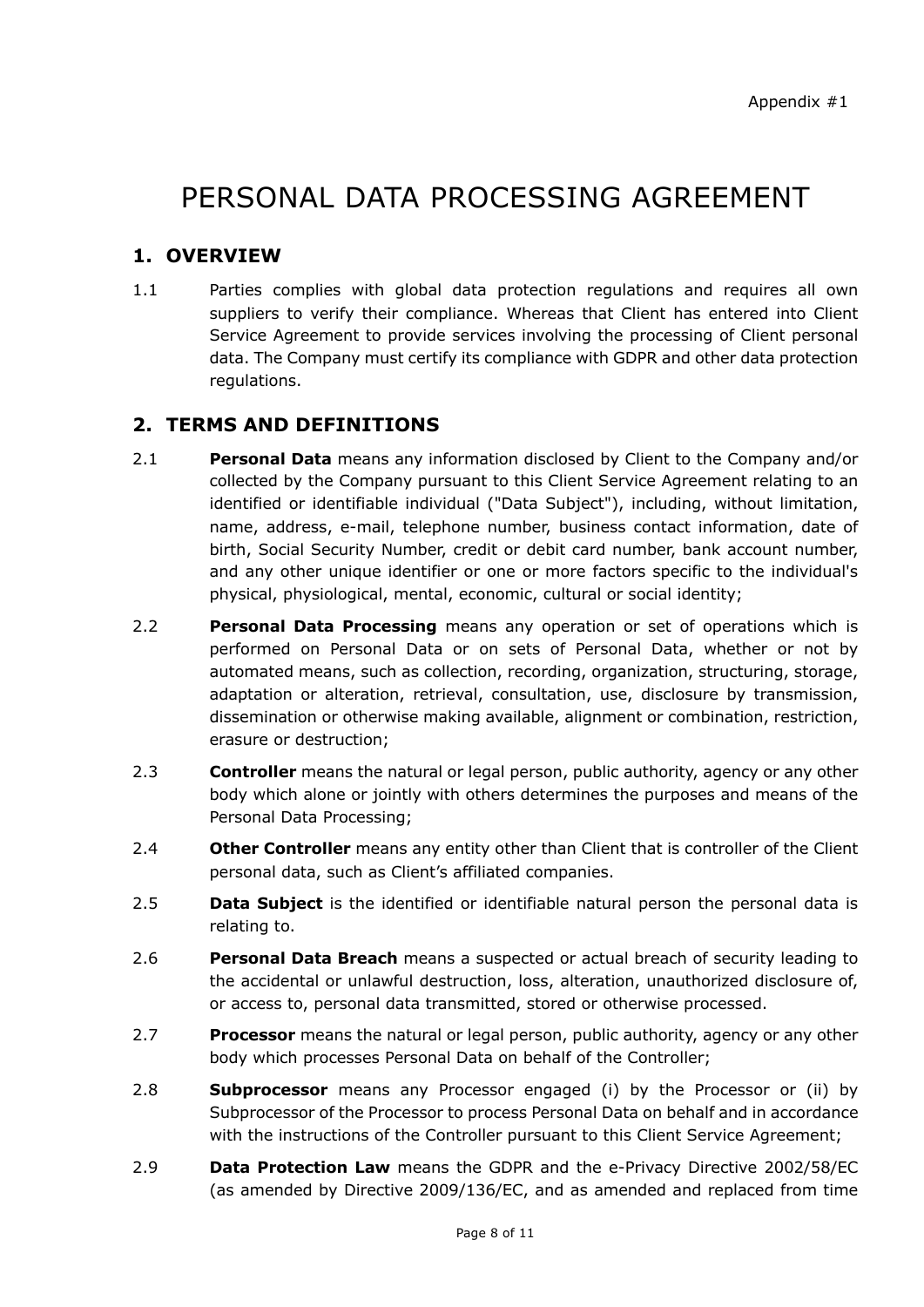to time) and their national implementing legislations; the Swiss Federal Data Protection Act (as amended and replaced from time to time); the Monaco Data Protection Act (as amended and replaced from time to time); the UK Data Protection Act (as amended and replaced from time to time); and the Data Protection Acts of the European Economic Area ("EEA") countries (as amended and replaced from time to time);

- 2.10 **GDPR** means the EU General Data Protection Regulation.
- 2.11 **Europe** means the European Economic Area, Switzerland, Monaco and the United Kingdom.

## **3. ROLES OF THE PARTIES**

- 3.1 In the context of the Client Service Agreement, the Parties agree that Company acts as Processor acting on behalf of Client who act as Controllers.
- 3.2 Client appoints Company as Processor, or as Sub-Processor of Client's customers (in particular Cardholders), for the Personal Data Processing for the purpose of providing the Processing Service specified in Client Service Agreement. In that context, Client, as Controller, or Processor acting on behalf of its customers, has the sole and exclusive authority to determine the purposes and means of the Personal Data Processing that are disclosed to and collected by Company. Company will Process Personal Data only on behalf and for the benefit of Client, or of Client's customers, and only to carry out its obligations under this Client Service Agreement as implemented and to the extent required for execution of the Client Service Agreement.

#### **4. PROCESSING**

- 4.1 This Personal Data Processing Agreement ("PDPA") applies if and to the extent supplier is processing Client personal data. Client appoints supplier as processor to process such Personal data.
- 4.2 Company will process Personal data for the sole purpose of providing a Processing Service to Client.
- 4.3 Company will comply with all Data Protection Laws in respect of the services applicable to processors and is responsible for the lawfulness of supplier's processing of Client personal data.

## **5. DATA SECURITY, SUBJECT RIGHTS AND REQUESTS**

- 5.1 Company will implement and maintain technical and organizational measure to ensure an appropriate level of security. Company shall regularly monitor its compliance with the respective technical and organizational measures.
- 5.2 To the extent permitted by law, Company will inform Client without undue delay of the requests from Data subjects exercising their Data Subject rights (e.g. rectification, deletion and blocking of data) addressed directly to Company regarding Personal data.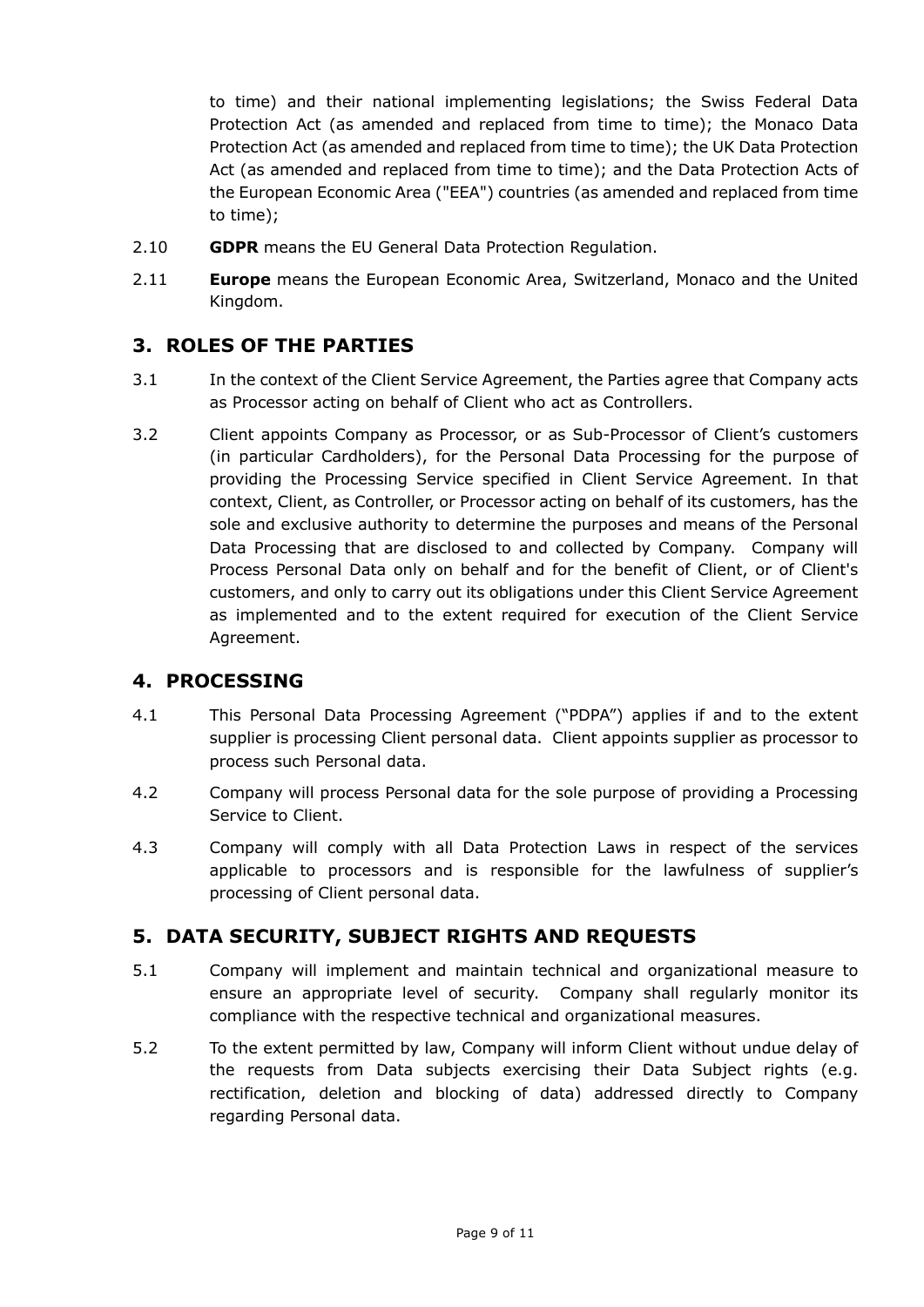# **6. THIRD PARTY REQUESTS AND CONFIDENTIALITY**

6.1 Company will not disclose Client personal data to any third party, unless authorized by Client or required by mandatory law. If a government or supervisory authority demands access to Client personal data, supplier will notify Client prior to disclosure unless prohibited by law.

## **7. SUBPROCESSORS**

- 7.1 Company shall impose the same data protection obligations as set out in the PDPA on any Subprocessor, and ensure that the relevant obligations can be directly enforced by Subprocessors.
- 7.2 Company remains responsible for its Subprocessors and liable for their acts and omissions as for own acts and omissions and any references to Company's obligations, acts and omissions in the PDPA shall be construed as referring also to the Company's Subprocessors.

## **8. PERSONAL DATA BREACH**

- 8.1 Company will inform Client without undue delay of any suspected non-compliance with applicable Data Protection Laws or relevant contractual terms or in case of serious disruptions to operations or any other irregularities in the processing of the Client Personal Data. Company will promptly investigate and rectify any noncompliance as soon as possible and upon Client's request, provide Client will all information requested with regard to the suspected non-compliance.
- 8.2 Company will notify Client without undue delay (and in no event later than 24 hours) after becoming aware of a Personal Data Breach in respect of the Processing Service. Company will promptly investigate the Personal Data Breach and will provide Client with reasonable assistance to satisfy any legal obligations (including obligations to notify Supervisory Authorities or Data Subjects) of Client and/or Other Controllers in relation to the Personal Data Breach.

## **9. COMPLIANCE WITH EU DATA PROTECTION LAW**

- 9.1 Both Parties represent and warrant that they will comply with Data Protection Law when Processing Personal Data in the context of the execution of the PDPA.
- 9.2 Both parties have to notify each over when any law or legal requirement prevents them from fulfilling its obligations under this PDPA or Data Protection Law. In this situation, any Party is entitled to suspend the Personal Data Processing and to terminate any further Personal Data Processing and Client Service Agreement this PDPA concurrently, if doing so is required to comply with Data Protection Law.
- 9.3 Company agrees and warrants that it is prohibited from transferring Personal Data outside of Europe except if the Personal Data are transferred to a country which has been considered to provide an adequate level of protection under Data Protection Law or to a data recipient which has implemented adequate safeguards under Data Protection Law such as approved Binding Corporate Rules, Standard Contractual Clauses or the EU-U.S./Swiss-U.S. Privacy Shield Frameworks.